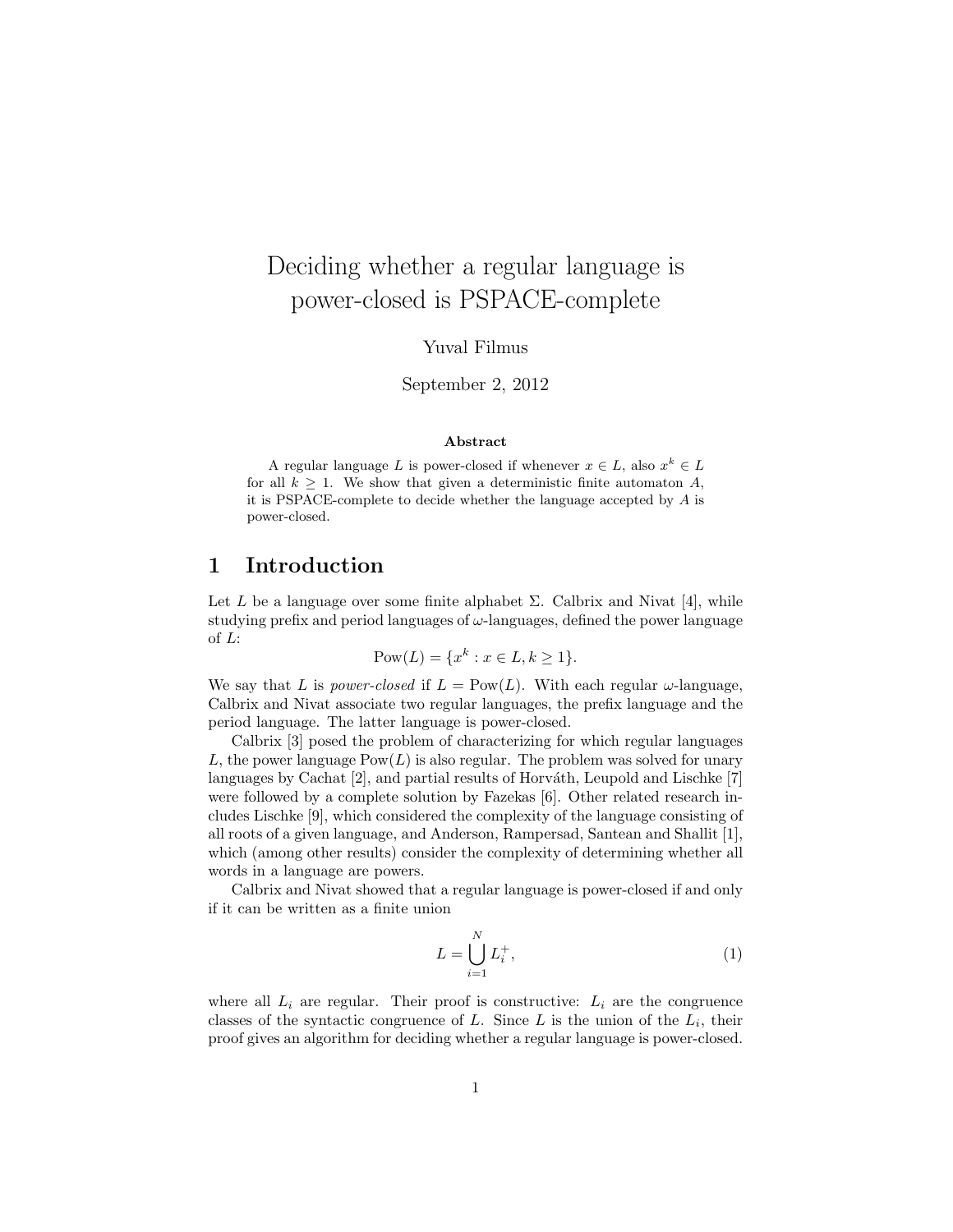The complexity of the algorithm depends on the number of congruence classes. If the language  $L$  is presented by an  $n$ -state deterministic finite automaton, then there can be as many as  $n^n$  congruence classes, and therefore the algorithm is EXPTIME. This algorithm is explicitly mentioned by Fazekas [6].

We consider the problem of deciding whether a regular language, presented as a deterministic finite automaton, is power-closed. We improve on Calbrix and Nivat's method by giving a PSPACE algorithm. Complementing this result, we show that the problem is PSPACE-hard. This also shows that our algorithm is optimal.

Anderson et al. showed that it is PSPACE-complete to determine, given a deterministic finite automaton  $A$  and an integer  $k$ , whether the kth power of the language accepted by A is regular. Our result generalizes similarly: it is PSPACE-complete to determine, given a deterministic finite automaton A and an integer k, whether the language accepted by  $A$  is closed under taking  $k$ th powers. Anderson et al. prove the hardness part of their result using an old result of Kozen [8], whose proof is very similar to our PSPACE-hardness proof.

## 2 Definitions

A deterministic finite automaton (DFA for short) is given by a quadruple  $A =$  $\langle Q, q_0, F, \delta \rangle$ , where Q is the set of states,  $q_0$  is the initial state, F is the set of accepting states, and  $\delta$  is the transition function. For simplicity, we assume that the DFA operates over the binary alphabet  $\Sigma = \{0, 1\}$ . The language accepted by the DFA is  $L(A)$ .

Fix some standard encoding of DFAs with the property that the encoding of a DFA with n states has length  $poly(n)$ . PC is the language consisting of all DFAs A such that  $L(A)$  is power-closed.

For  $n \geq 1$ ,  $[n] = \{1, \ldots, n\}$ . For a function f on a set S,  $f^{(k)}$  is the kth composition of f on itself. So  $f^{(1)}(x) = f(x)$ ,  $f^{(2)}(x) = f(f(x))$ , and so on. The length of a string w is denoted |w|. The empty string is  $\epsilon$ . We say that w is a *power* if  $w = z^k$  for some word z and  $k > 1$ .

For  $n \geq 1$  and  $0 \leq x \leq 2^{n} - 1$ ,  $B_n(x)$  is a string of length n which is the binary encoding of x. For a string w and  $i \in ||w||$ , bit $(w, i)$  is the *i*th bit of w. The first bit of w is  $bit(w, 1)$ , and so on.

#### 3 PSPACE algorithm

Our algorithm for deciding whether a regular language is power-closed uses the fact that the syntactic congruence has at most  $n^n$  congruence classes, where  $n$  is the size of the minimal DFA. This fact implies that if a language is not power-closed, then there is a counterexample of length at most  $n^n$ .

**Lemma 3.1.** Let  $A = \langle Q, q_0, F, \delta \rangle$  be a DFA with n states. If  $L(A)$  is not power-closed then there is a word w of length at most  $n^n$  and  $2 \leq k \leq n$  such that  $w \in L(A)$  and  $w^k \notin L(A)$ .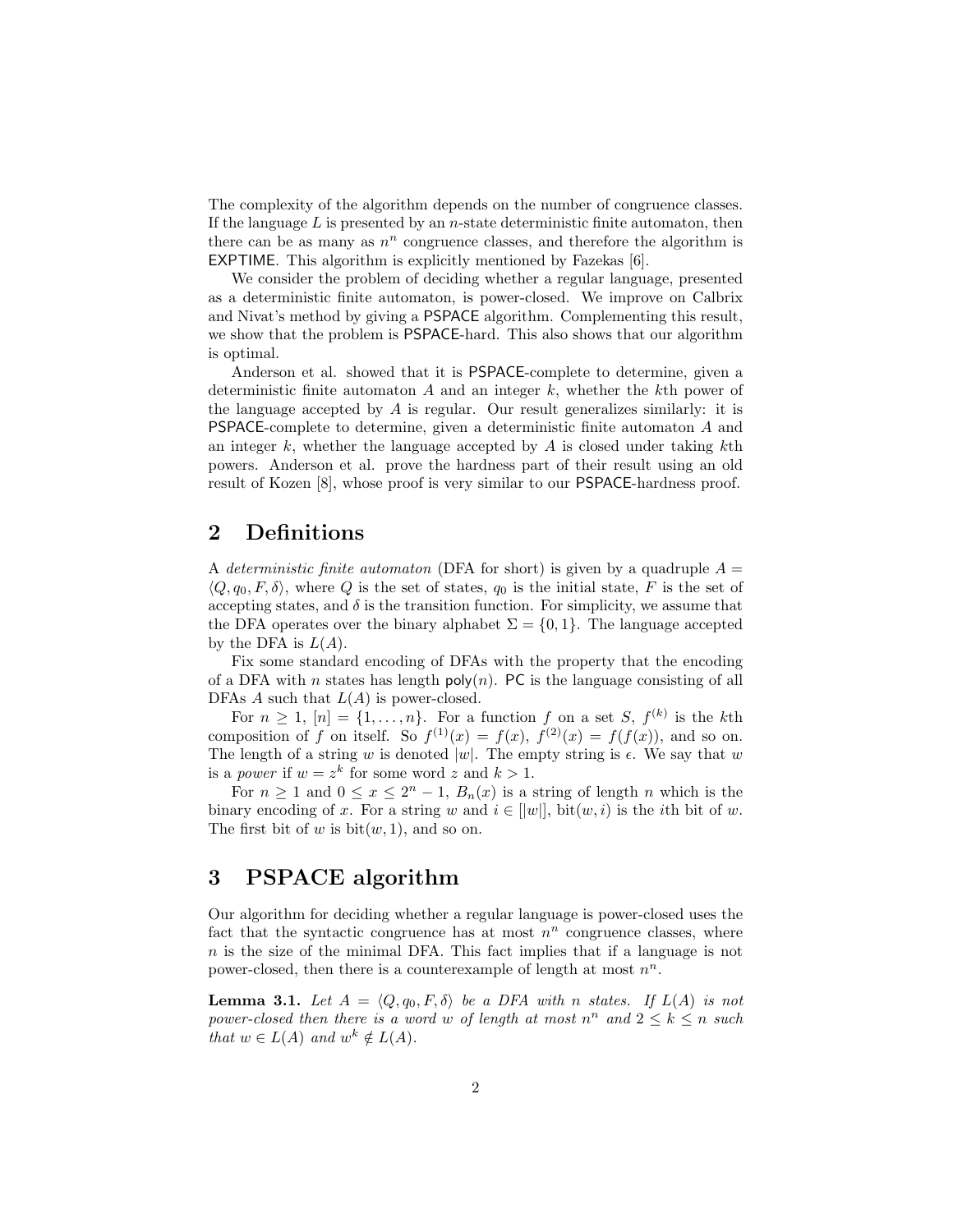*Proof.* Let  $\Lambda$  be the set of congruence classes of the syntactic congruence of A. Each congruence class  $L \in \Lambda$  has a representation

$$
L = \{ w : \forall q \in Q, \delta(q, w) = \lambda(q) \}, \quad \lambda \colon Q \to Q.
$$

Since L is determined by  $\lambda$ ,  $|\Lambda| \leq n^n$ . We can construct a DFA with set of states  $\Lambda$  that upon reading a word w, reaches the unique state  $L \in \Lambda$  such that  $w \in L$ . This shows that each congruence class contains a word of length at most  $n^n$ .

It is easy to see that  $L(A)$  is power-closed if and only if for all congruence classes L, the following property holds for their representing function  $\lambda$ : if  $\lambda(q_0) \in F$  then  $\lambda^{(k)}(q_0) \in F$  for all  $k \geq 1$ . Hence  $L(A)$  is not power-closed if for some congruence class L with corresponding function  $\lambda$  it is true that  $\lambda(q_0) \in F$ but  $\lambda^{(k)}(q_0) \notin F$  for some  $k > 1$ . Since the domain of  $\lambda$  has size n, we can assume  $k \leq n$ .  $\Box$ 

Theorem 3.2. The language PC is in PSPACE.

*Proof.* According to Savitch's theorem [10], **NPSPACE** = **PSPACE**. Therefore it is enough to give an NPSPACE algorithm for  $\overline{PC}$ . Given a DFA  $A = \langle Q, q_0, F, \delta \rangle$ with *n* states, the algorithm guesses a word  $w$  of length at most  $n^n$ , and calculates the function  $\lambda: Q \to Q$  given by  $\lambda(q) = \delta(q, w)$ . This requires space  $O(n \log n)$ . It then verifies that  $\lambda(q_0) \in F$  while  $\lambda^{(k)}(q_0) \notin F$  for some  $2 \leq k \leq n$ .  $\Box$ 

### 4 PSPACE hardness

In order to show that PC is PSPACE-hard, we will reduce a variant of TQBF to PC.

Definition 4.1. An instance of TQBF consists of a totally quantified Boolean formula

$$
\psi = Q_1 x_1 \cdots Q_n x_n \phi(x_1, \ldots, x_n),
$$

where  $Q_i \in {\forall, \exists}$ . The language TQBF consists of all true totally quantified Boolean formulas. The language cTQBF consists of all true totally quantified Boolean formulas in which  $\phi$  is in conjunctive normal form.

Lemma 4.2. The language cTQBF is PSPACE-complete.

*Proof sketch.* It is well-known that TQBF is PSPACE-complete. Clearly cTQBF  $\in$ **PSPACE**, and it remains to reduce **TQBF** to **cTQBF**. Given a formula  $\phi$  in the variables  $x_1, \ldots, x_n$ , one can construct a formula  $\sigma$  in conjunctive normal form with extra variables  $\vec{y}$  such that  $\phi \Leftrightarrow \exists \vec{y} \sigma \leftrightarrow \forall \vec{y} \sigma$ . Moreover,  $\sigma$  can be constructed in size which is polynomial in the size of  $\phi$ . Since

$$
Q_1x_1\cdots Q_nx_n\phi \Leftrightarrow Q_1x_1\cdots Q_nx_n\exists\vec{y}\sigma,
$$

this reduces TQBF to cTQBF.

 $\Box$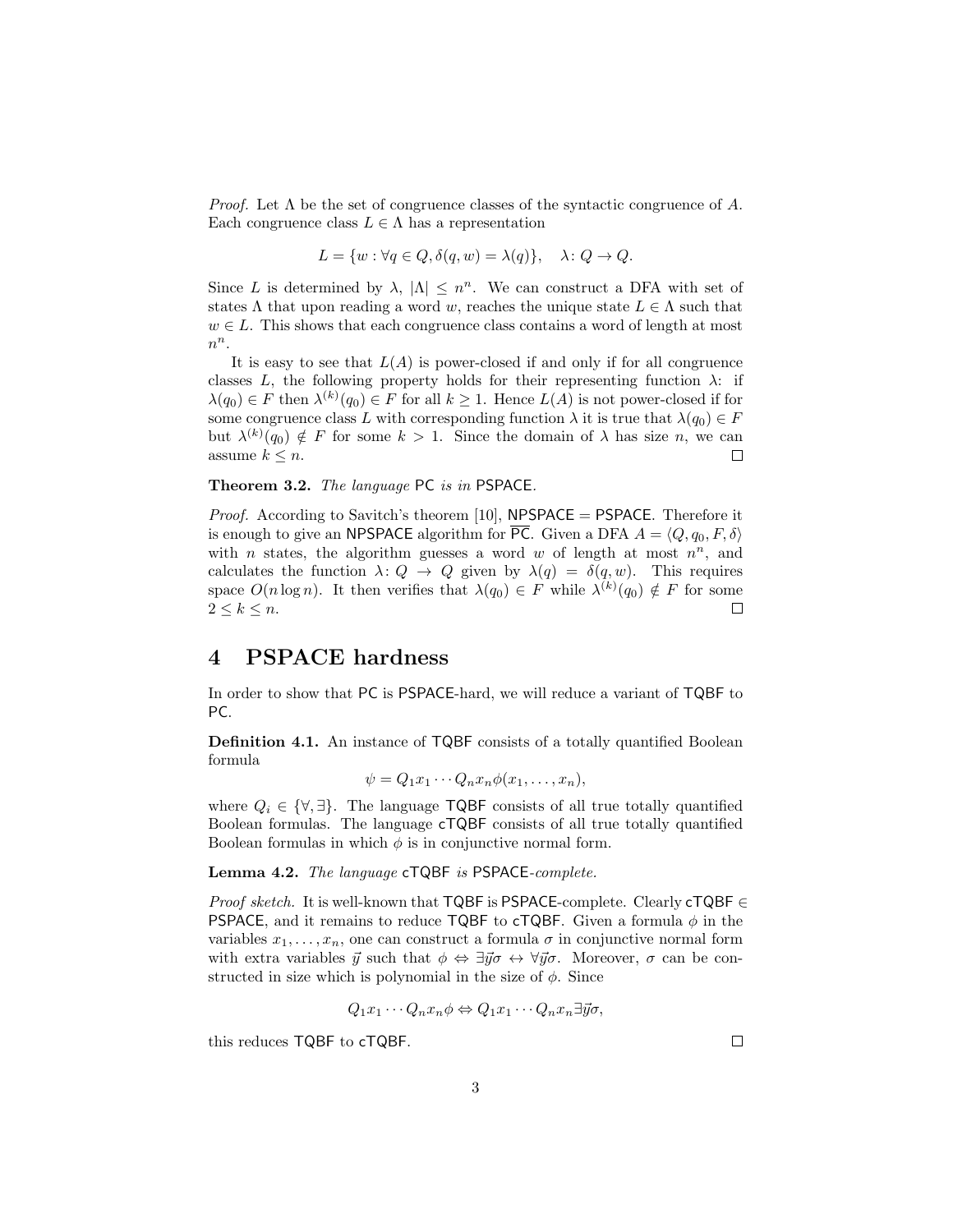The general idea of the reduction is given by the following lemma, whose proof will occupy most of the section.

**Lemma 4.3.** Let  $\psi = Q_1 x_1 \cdots Q_n x_n \phi(x_1, \ldots, x_n)$  be an instance of cTQBF, where  $\phi$  consists of m clauses. Let  $p \geq 3n$  be prime. There is an algorithm running in time  $\mathsf{poly}(n,m,p)$  which constructs a DFA A with the following properties:

- (a) There is a word  $z_{\psi} \notin L(A)$  such that  $z_{\psi}^p \in L(A)$ , and furthermore  $z_{\psi}^p$  is the only power in  $L(A)$ .
- (b) For some k, bit $(z_{\psi}, k)$  is the truth value of  $\psi$ .

In the rest of the section, whenever we say "polysize", we mean an object whose size is  $poly(n, m, p)$ . The main theorem of this section follows directly from the lemma.

Theorem 4.4. The language PC is PSPACE-hard.

*Proof.* We reduce cTQBF to PC. Let  $\psi = Q_1 x_1 \cdots Q_n x_n \phi(x_1, \ldots, x_n)$  be an instance of **cTQBF**. Bertrand's postulate shows that there is a prime  $p \geq 3n$ such that  $p \leq 6n$ . We find such a prime in time  $\text{poly}(n)$ . Construct the polysize DFA A of Lemma 4.3. Using A, construct another polysize DFA B such that

$$
L(B) = \overline{L(A) \cap \Sigma^{k-1} 0 \Sigma^*}.
$$

We claim that  $L(B)$  is power-closed if and only if  $\psi$  is true. Indeed, if  $\psi$  is false then  $z_{\psi} \in L(B)$  while  $z_{\psi}^p \notin L(B)$ , and so  $L(B)$  is not power-closed. Conversely, if  $L(B)$  is not power-closed then there is a power  $w = z^k \notin L(B)$  such that  $z \in L(B)$ . Since  $w \in L(A)$ , necessarily  $w = z_{\psi}^p$ . Since  $bit(w, k) = 0$ , we conclude that  $\psi$  is false.  $\Box$ 

The idea behind the proof of Lemma 4.3 is that while a polysize DFA cannot recognize  $z_{\psi}$  using one pass, it can recognize it using multiple passes. We proceed to define  $z_{\psi}$ .

**Definition 4.5.** The word  $z_{\psi}$  is a concatenation  $z_{\psi} = M_{\psi} y_{\psi}$  of  $M_{\psi} = 10^{2n(m+1)}1$ and

$$
y_{\psi} = B_n(0)^m v_{B_n(0)} \cdots B_n(2^n - 1)^m v_{B_n(2^n - 1)},
$$

and  $v_{x_1...x_n}$  is defined as follows, for  $i \in [n]$ :

$$
\text{bit}(v_{x_1\ldots x_n}, i) = \begin{cases} Q_i y_i \cdots Q_n y_n \phi(x_1, \ldots, x_{i-1}, y_i, \ldots, y_n) & \text{if } x_i = \cdots = x_n = 1, \\ 0 & \text{otherwise.} \end{cases}
$$

We divide the string  $y_{\psi}$  into blocks of size n and superblocks of size  $(m + 1)n$ .

The word  $M_{\psi}$  serves as a marker, and the actual data appears in  $y_{\psi}$ . We start by showing how to recognize  $y_{\psi}$  using 3n passes.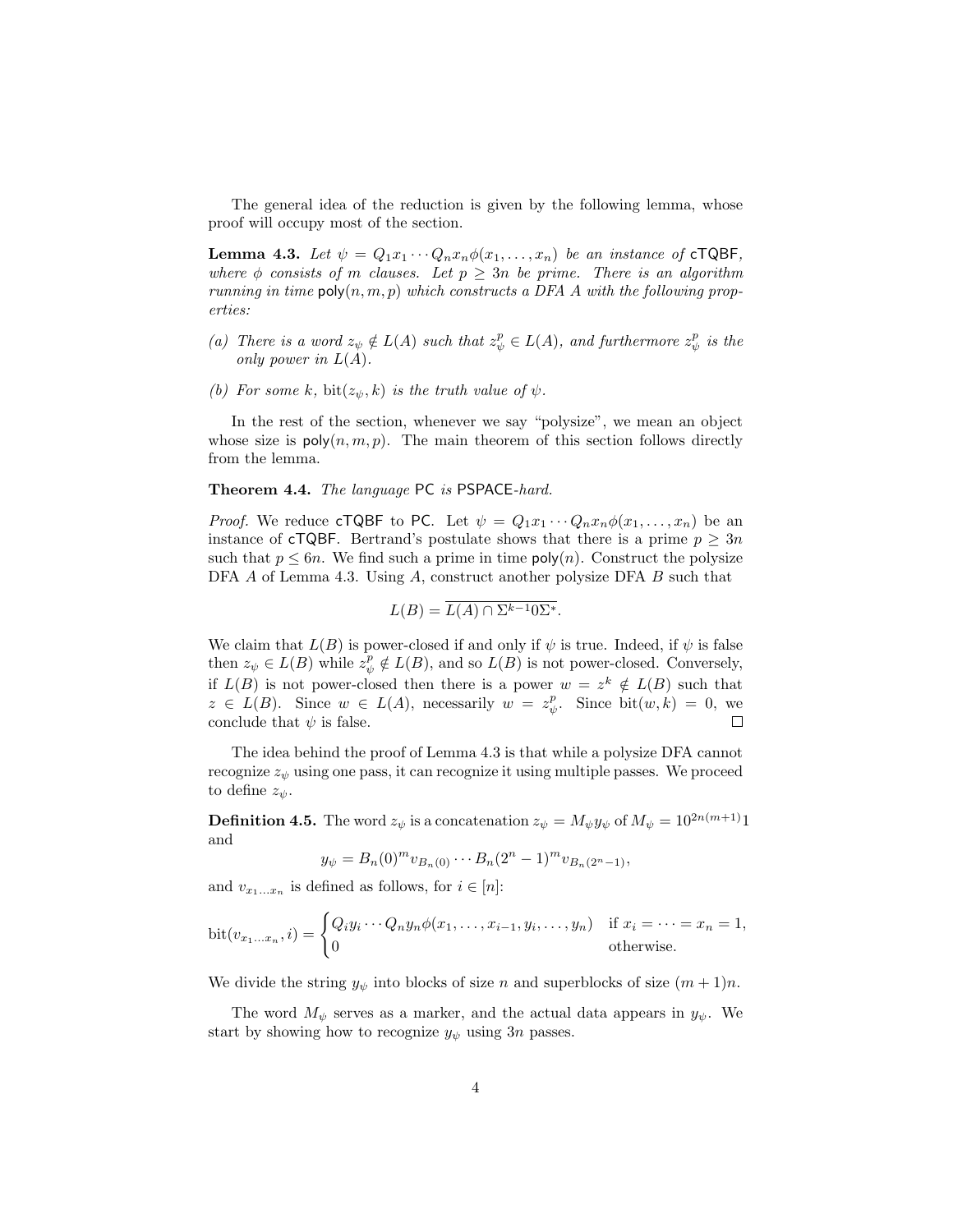**Lemma 4.6.** There are 3n efficiently constructible polysize DFAs  $A_1, \ldots, A_{3n}$ such that  $2<sub>m</sub>$ 

$$
\bigcap_{i=1}^{3n} L(A_i) = \{y_{\psi}\}.
$$

*Proof.* For each  $i \in [n]$  we will construct three DFAs  $A_i$ ,  $A_{n+i}$ ,  $A_{2n+i}$  which are in charge of checking the ith bit in each input block.

The DFA  $A_i$  accepts the language

$$
(((\Sigma^{i-1}0\Sigma^{n-i})^m + (\Sigma^{i-1}1\Sigma^{n-i})^m)\Sigma^n)^*.
$$

Together, the DFAs  $A_1, \ldots, A_n$  verify that each superblock is of the form  $B_n(x)^m v$ .

The DFA  $A_{n+i}$  checks that the first superblock is of the form  $B_n(0)^m v$ , that the last superblock is of the form  $B_n(2^n-1)^m v$ , and that any two consecutive superblocks conform to the pattern

$$
\Sigma^{i-1} 0 (\Sigma^{n-i} \setminus 1^{n-i}) \Sigma^{nm} \Sigma^{i-1} 0 \Sigma^{n-i} \Sigma^{nm} + \Sigma^{i-1} 0 1^{n-1} \Sigma^{nm} \Sigma^{i-1} 1 \Sigma^{n-i} \Sigma^{nm} + \Sigma^{i-1} 1 (\Sigma^{n-i} \setminus 1^{n-i}) \Sigma^{nm} \Sigma^{i-1} 1 \Sigma^{n-i} \Sigma^{nm} + \Sigma^{i-1} 1 1^{n-1} \Sigma^{nm} \Sigma^{i-1} 0 \Sigma^{n-i} \Sigma^{nm}.
$$

In words, if two consecutive superblocks are of the form  $x_1 \cdots x_n \Sigma^{nm}$  and  $x'_1 \ldots x'_n \Sigma^{nm}$ , then  $x_{i+1} = \cdots x_n = 1$  implies  $x'_i = \overline{x_i}$ , and otherwise  $x'_i = x_i$ . Together, the DFAs  $A_1, \ldots, A_{2n}$  verify the structure of  $y_{\psi}$  up to the value of  $v_{B(0)}, \ldots, v_{B(2^n-1)}$ .

Before defining  $A_{2n+i}$ , we define a helper function  $o_i: \{0,1\}^2 \to \{0,1\}$ :

$$
o_i(b, c) = \begin{cases} b \wedge c & \text{if } Q_i = \forall, \\ b \vee c & \text{if } Q_i = \exists. \end{cases}
$$

In order to define  $A_{2n+i}$ , consider first the case  $i = n$ . The automaton has one bit of memory b. It operates one superblock  $x[1] \dots x[m]v$  at a time (here  $|x[1]| = \cdots = |x[m]| = |v| = n$ . While reading  $x[j]$ , it computes the truth value  $c_j$  of the jth clause of  $\phi$ . After reading  $x[m]$ , it calculates  $c = c_1 \wedge \cdots \wedge c_m$ . Now there are two cases: if  $x[m]_n = 0$  then the automaton stores c at memory b and verifies that bit $(v, n) = 0$ . If  $x[m]_n = 1$ , it verifies that bit $(v, n) = o_n(b, c)$ .

The case  $i < n$  is similar. Again, the automaton has one bit of memory b, and operates one superblock  $x[1] \dots x[m]v$  at a time. This time there are three cases. If  $x[m]_{i+1} \ldots x[m]_n \neq 1^{n-i}$  then the automaton simply verifies that bit $(v, i) = 0$ . If  $x[m]_{i+1} \dots x[m]_n = 1^{n-i}$  then the automaton calculates  $c = \text{bit}(v, i + 1)$ . If  $x[m]_i = 0$  then it stores c at memory b and verifies that bit $(v, i) = 0$ . If  $x[m]_n = 1$ , it verifies that bit $(v, i) = o_i(b, c)$ .

The DFAs  $A_1, \ldots, A_{3n}$  together verify the exact structure and contents of  $y_{\psi}$ , and they are all polysize.  $\Box$ 

The automata  $A_1, \ldots, A_{3n}$  are pasted together using the following lemma.

**Lemma 4.7.** Let  $B_1, \ldots, B_q$  be DFAs of maximal size S, and M a word. There is an efficiently constructible DFA B whose size is  $\text{poly}(S, q, |M|)$ , such that

$$
L(B) = \{w_1 M w_2 M \cdots M w_q : w_i \in L(B_i) \cap \overline{\Sigma^* M \Sigma^*}\}.
$$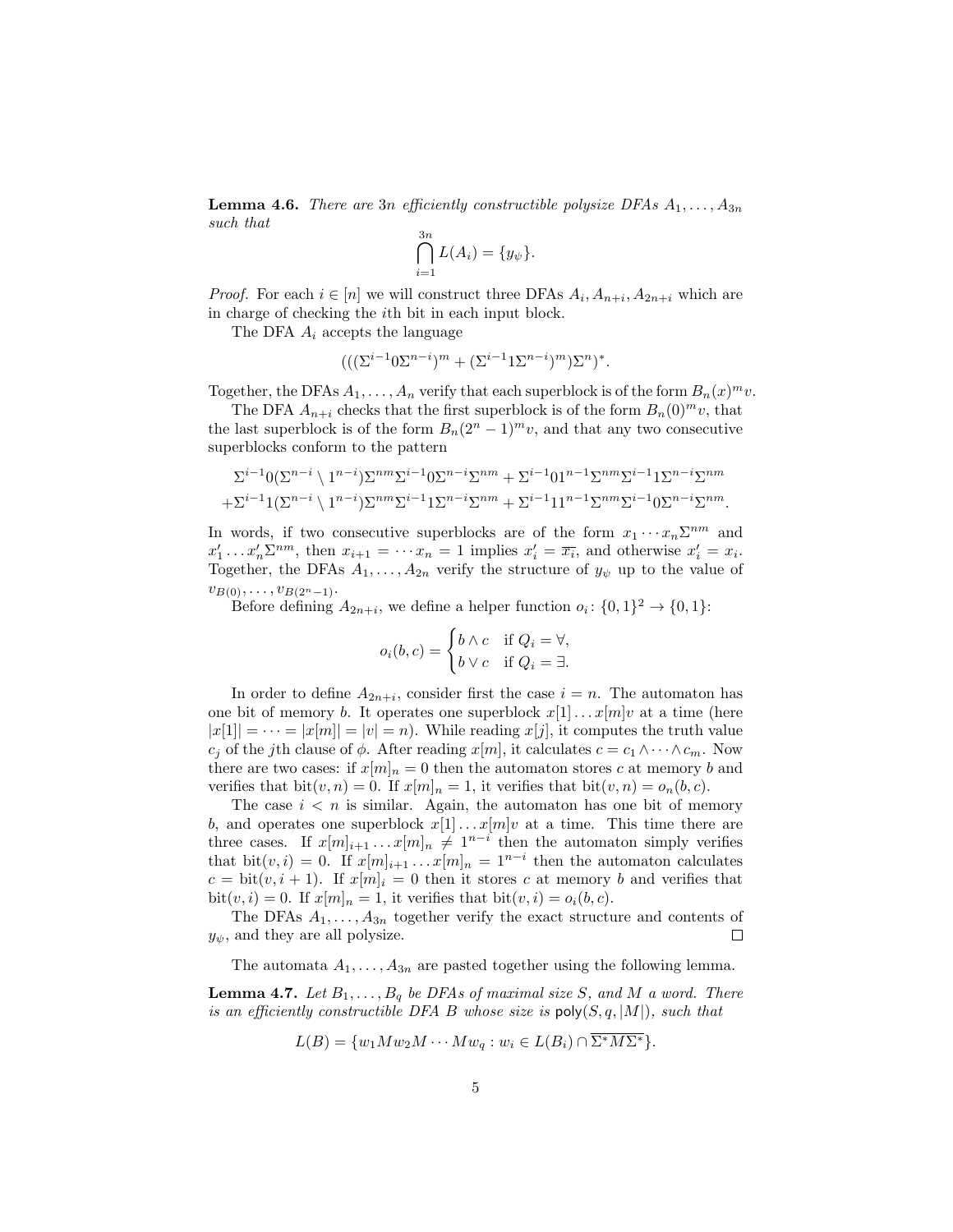In other words,  $L(B)$  consists of M-free words from  $L(B_1), \ldots, L(B_q)$ , separated by M.

*Proof.* Let C be a DFA such that  $L(C) = \{M\}$ . For  $i \in [q-1]$ , construct a DFA  $C_i$  with a single accepting state such that

$$
L(C_i) = \{ wM : w_i \in L(B_i) \cap \overline{\Sigma^* M \Sigma^*} \}.
$$

The DFA  $C_i$  keeps track of the current state of both  $B_i$  and  $C$ , as well as the state that  $B_i$  were in |M| symbols ago. Also, construct a DFA  $C_q$  such that

$$
L(C_q) = \{ w : w_i \in L(B_q) \cap \overline{\Sigma^* M \Sigma^*} \}.
$$

Finally, the required DFA B is constructed by taking the DFAs  $C_1, \ldots, C_q$ , and for  $i \in [q-1]$ , identifying the accepting state of  $C_i$  and the initial state of  $C_{i+1}$ .  $\Box$ 

We are now ready to prove Lemma 4.3.

*Proof of Lemma 4.3.* Let  $A_0$  be a DFA accepting the language  $\{\epsilon\}$ , and let  $A_1, \ldots, A_{3n}$  be the DFAs constructed by Lemma 4.6. Construct a DFA A using Lemma 4.7 from  $A_0, A_1, ..., A_{3n}, A_1, ..., A_{p-3n}$  (assuming  $p \le 6n$ ), using  $M =$  $M_{\psi}$ . It is easy to check that A is polysize, and it remains to verify the properties of A claimed in the lemma. For the second claim, the truth value of  $\psi$  is equal to bit $(v_{1^n}, 1)$ .

For the first claim, it is easy to check that  $y_{\psi}$  does not contain  $M_{\psi}$ , and therefore  $z_{\psi}^p \in L(A)$  while  $z_{\psi} \notin L(A)$ . On the other hand, suppose  $w = z^k \in$  $L(A)$  is a power. If  $M_{\psi}$  appears l times in z then it appears kl times in w, hence  $kl = p$ . Since  $k > 1$ , we conclude that  $k = p$  and  $l = 1$ . Also, z must be of the form  $z = M_{\psi}y$ . The definition of  $L(A)$  implies that  $y \in L(A_1) \cap \cdots \cap L(A_{3n}),$ hence  $y = y_{\psi}$  and  $z = z_{\psi}$ .  $\Box$ 

## 5 Acknowledgments

This paper answers a question posed on cstheory.stackexchange.com by Vincenzo Ciancia. The proof of Theorem 4.4 was inspired by [5].

#### References

- [1] Terry Anderson, Narad Rampersad, Nicolae Santean, and Jeffrey Shallit. Finite automata, palindromes, powers, and patterns. In Carlos Martín-Vide, Friedrich Otto, and Henning Fernau, editors, Language and Automata Theory and Applications, pages 52–63. 2008.
- [2] Thierry Cachat. The power of one-letter rational languages. In DLT'01, pages 145–154, 2002.